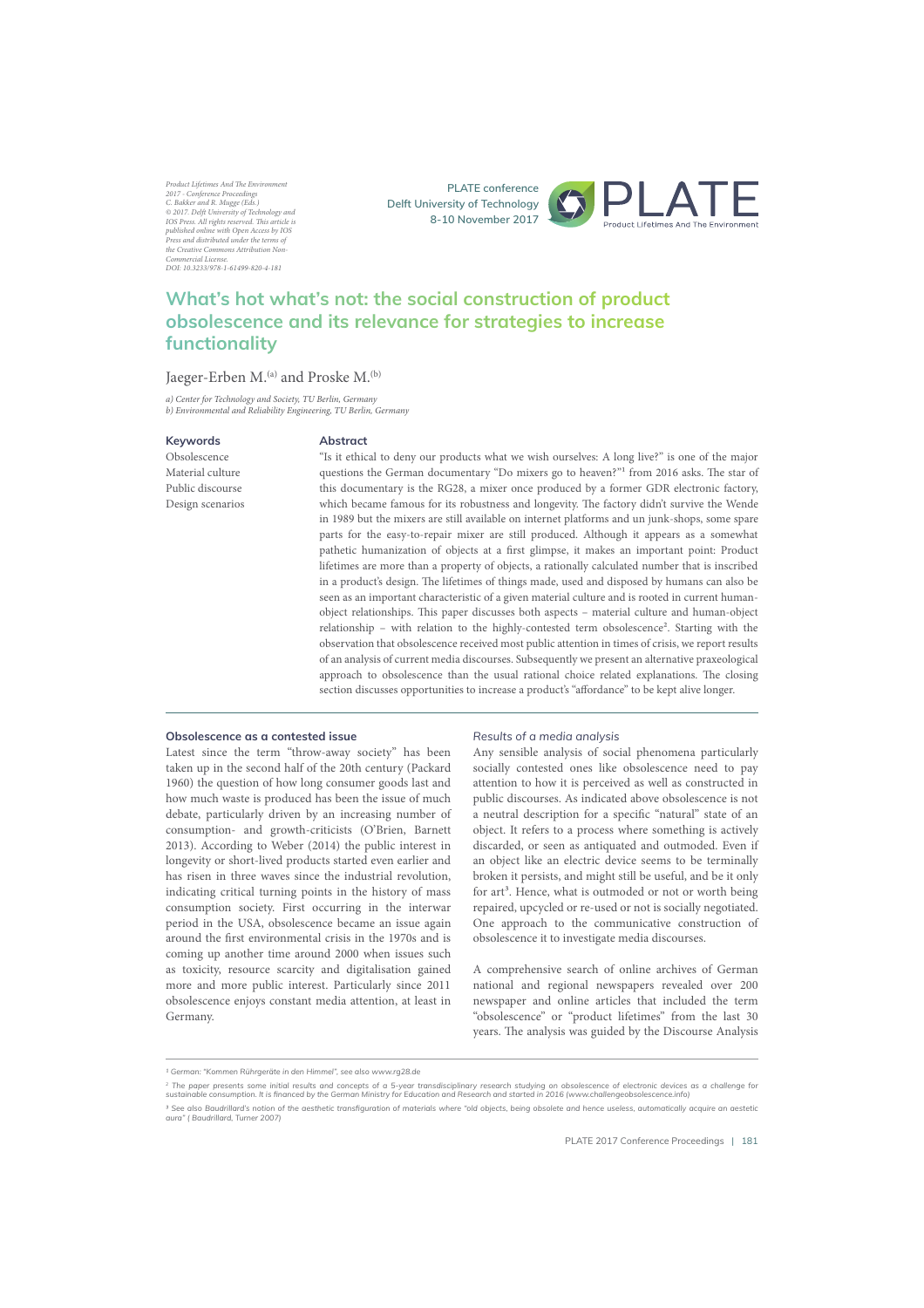approach (DA). The DA is a qualitative method to examine texts with a focus on how the social world and social meaning is constituted through discourse, it is often used in the analysis of media. In the following we present some first insight into the results of the ongoing analysis.

The online archives sometimes went back to the late 1980ieth but it was an interesting first insight that despite a few random articles a broad media coverage started in 2011. This coincides with the wider release of the "The Light Bulb Conspiracy" from Cosima Dannoritzer, a documentary denouncing planned obsolescence as the core of the modern throw-away society. An analysis of the articles' contents revealed that they mostly dealt with planned obsolescence presenting it as a conscious – and often malicious - decision of producers and product developers to reduce the serviceable life of products<sup>4</sup>. A linear cause-and-effect perspective pointing to the producers prevailed, there were few "systemic views" that reflected obsolescence as an outgrowth of the modern consumer society. The malicious purpose of producers was presented as a certainty, but the evidence mostly consisted of anecdotes. Many articles began with an introduction like "as everybody has already experienced…" presenting cases where products broke down as soon as the warranty had expired. Obsolescence is presented as a kind of regular or normalised experience that almost everybody makes, like bad weather on a holiday. Scientific studies or evidences for a malicious fraud are rarely cited, instead of that the same narratives are regularly reproduced like the story of the Phoebus cartel, a "conspiracy" among major lightbulb producers to control the manufacture and sale of light bulbs in the 1920th and 1930th. Consumers on the other hand are often presented as victims, who should feel tricked or manipulated and are seduced to consume and waste<sup>5</sup>. This clear offender-victim juxtaposition is modified in a few articles where consumers are presented as hungry for trends and insensible for the environmental and ecological impacts of their consumption patterns. Approximately half of the articles reflect on solutions or ways out of the "throw-away"-culture. Almost all of them find that more political regulation is necessary, only a few also mention the responsibility of consumers or broad economic change as possibilities. In recent years, a new narrative evolves around so called repair-cafés and maker spaces. These are presented in a kind of "David-against-Goliath"-story as actors who fight with "a screwdriver against an avalanche of electronic waste"6.

*Implications of media discourses around obsolescence* If we consider print- and online media as a powerful player in public discourses and a significant influence on the perception of citizens, our findings raise some problematic issues. First of all, the clear linear attribution of responsibility and power over the lifetimes of products to product developers and the obvious mistrust against producers can evoke a denial of responsibility among consumers that neither feel responsible nor capable to influence their products' lives. Surveys indicate that consumers often allocate the responsibility for short life-spans to producers and do not question their own practices of usage and disposal (Wieser et al. 2015; European Economic and Social Committee 2016). Even though objects and products seem to be the protagonists of every article they remain passive. Products are presented as objects for projections, that are used – by producers to maximize profit, by consumers to satisfy needs – as some kind of passive plaything. The materiality of consumption and the dynamics of physical human-objects relationship, like the practices of storing, using, caring, adjusting and maintaining as well as the know-how involved in these practices is almost absent in media presentations. Nevertheless, the repair-narratives that come up recently shows that there is a sensibility for this issue. They tell the story of an ongoing emancipation of consumers, of the regaining of know-how about products and their functioning and of a bypass curing the alienation between consumers and their products.

#### Obsolescence - by choice or by practice?

Current production and consumption patterns in industrialised countries are characterised by an immense growth in personal properties, an increasing equipment of everyday life with electronic gadgets and infinite loops of new product generations (Oetzel 2012, (DESTATIS 2017; Spinney et al. 2012; Brouillat 2015;) 2015), causing tremendous mountains of toxic e-waste on the other side of the coin (UNEP 2011, Chan et al. 2008).

Nevertheless, in times of reflexive modernization (Beck et al. 2003) the fragile material basis of current forms of consumption as well as their tremendous ecological and social costs gain increasing public awareness. In this realm the issue of obsolescence of consumer goods or short-lived electronic devices can be seen as a topic where the problematic preconditions and consequences of modern production and consumption practices intensify and create discomfort. The media analysis and the recent upswing of interest in obsolescence can be seen as emblematic for this discomfort and the way society tries to find a way to deal with it: By searching for scapegoats. The linear perspective and monocausal attribution of responsibility can also be found in other more scientific debates. Here, a central driver for obsolescence is seen in an economic paradigm according to which science and technology is subordinate to economic premises; thus, product life spans are defined by an economic optimum and not by material and technological possibilities (Krajewski 2014; Feldmann, K., Sandborn, P. 2007; Slade 2006, Bodenstein, Leuer 1977, Packard 1960). Although some of these authors adopt a more systemic view than our argument suspects, they have in common that they

<sup>&</sup>lt;sup>4</sup> Examples are "Der geplante Defekt", [The planned defect"] Welt, 21.3.2013; https://www.welt.de/print/welt\_kompakt/print\_wissen/article114625303/<br>Der-geplante-Defekt.html; "Hersteller sorgen mit perfiden Tricks für Umsatz",<br>[Producers create sales with perfidious tricks] Welt online 29.8.2013. (ht

<sup>5</sup> An example is "Verführung mit Methode", [Seduction with a method] Der<br>Spiegel Online, 6.10.2011. http://www.spiegel.de/netzwelt/gadgets/apples-<br>design-strategie-verfuehrung-mit-methode-a-790318.html

<sup>&</sup>lt;sup>6</sup> http://www.braunschweiger-zeitung.de/verbraucher/article150790896/Mit-<br>dem-Schraubenzieher-gegen-die-Elektroschrott-Lawine.html

<sup>182 |</sup> PLATE 2017 Conference Proceedings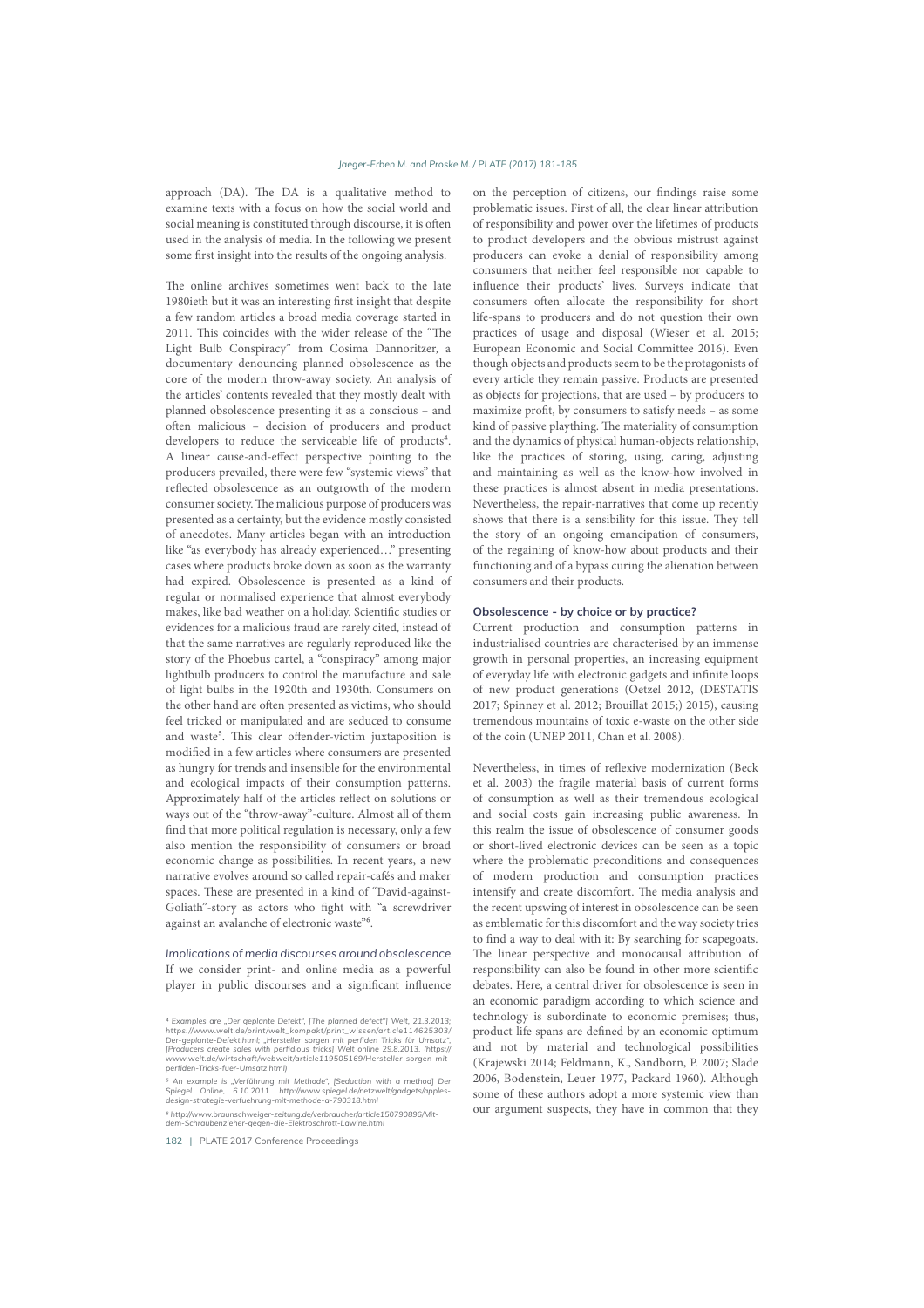reconstruct obsolescence as a product of choices – be it by profit-oriented producers, hedonistic consumers, or manipulative engineers – as well as the choice-makers motive to maximize their own benefit.

Without calling the efficacy of economical logics on production and consumption patterns into question we encourage to look beyond such a linear attribution and emphasise a reconstruction of obsolescence as a part of modern material culture.

## *Obsolescence as a part of material culture*

Studies of material culture deal with relationships between people and their things, they emphasize how apparently inanimate things act on people, and are acted upon by people (Woodward 2007). We would argue that a study of obsolescence need to differentiate analytically between practices interacting with objects on the one hand and practices communicating about objects on the other hand. Obsolescence is materially produced when shortlived artefacts are designed, created, appropriated, used, devaluated and disposed of and which can be observed among others in measurable lifetimes or amounts of waste production. But obsolescence is also created in communications qualities of consumer goods, their values and meanings are negotiated. Both aspects are deeply interrelated and form the background for a material culture where short-lived products became a normality. Material culture is inscribed into and reproduced by human-object relationships, therefore they are key to understanding obsolescence.

Science and technology studies (e.g. (Akrich 1992; Hughes 1986), material culture studies (e.g. Miller 2001) and theories of practice (e.g. (Reckwitz 2002, Schatzki 2003, 2009, Shove 2007) are approaches that shed different but somehow converging lights on the dynamics of human-object relationships. They approach consumer goods as "becoming in the course of their lives in the domestic" which are "neither finished nor inviolable forms at the points of production and acquisition, but [...] continually evolving, positioned within and affected by an ongoing flow of consumer practice." (Gregson et al., 2009:250). Their study goes beyond the 'objectness' of things, investigating the formative processes through which objects come into being (Rinkinen et al. 2015). Concepts like domestication (Silverstone, Hirsch 1992), affordance (Fisher 2004) or "in-/de-scripting" (Akrich, 1992). consider objects more or less as "fluid" and describe the dynamic interrelatedness of designers, users and the products themselves. In addition, practice theories focus on practical understanding (or know-how, competences) as an integral element of using, maintaining, restoring, fixing and caring for objects. Practical know-how is based on shared understandings, but also emerges in and is formed by everyday interactions.

#### *A different perspective on design for longer lasting products*

Taking the perspectives mentioned above as a background, we can ask some questions that go beyond the "homo economicus"-model. Focusing on the communicative production of obsolescence or short-lived products we can ask how the practical meanings of products are produced. Consumer goods often carry "immaterial" meanings like "novelty", "innovation", "desirability" and "distinctiveness". Meanings that do not necessarily connect to their practicability or functionality in terms of consumption needs. For example, Vodafone introduces one of their mobile plans with the questions "Love the buzz of getting a new phone?" and – assuming the answer must naturally be yes - offers: "Get that new phone feeling every 12 months with New Phone Every Year on Vodafone Red+"7 Consequentially a phone whose role is to generate a "new phone feeling" need not to be designed for lasting long but for looking and feeling new. Of course, a phone still needs to fulfil practical needs like communication. But its meaning goes way beyond practicability and it does not entail or is even impeded by longevity (the longer the products lives the weaker gets the new phone feeling) "Up-to-date" products" (Cox et al. 2013) like smartphones might be exceptional here. But the fact that also "workhorses" (ibid.) like washing machines are replaced when still functional or at least repairable (Cox et al. 2013; Evans, Cooper 2010, Prakash et al., 2016) can be related to a material culture where getting the new is more usual than "maxing" out the old.

A further interesting question relating to the material construction of obsolescence is what the practical understanding of object consists of. How much do producers and consumers know about their products, their technical functioning and ways of maintaining, upgrading, caring for and repairing it? Modern production processes form a complex web of dispersed actions, it grows more and more impossible, even for product developers and producers themselves to have profound knowledge of the technical composition and of all (mal)functions of their devices and to keep track of the global supply chains of their production<sup>8</sup> (Ying Kei Tse et al. 2011, Lehmacher 2015). This systemically produced intransparency is passed on to the consumer added or enforced by a more or less systematic "closure" of products: Many electronic devices can hardly be opened, their "hearts" and "brains" are invisible, their components are assembled in units and can't be reached or replaced component-wise (Prakash et al. 2016) The major slogan of the Repair Manifesto by IFixIt "If you can't fix it you don't own it." assumes that a full appropriation of the whole object is impeded if products stay "black boxes". A little less programmatically spoken we can hypothesize that practical experiences with the materiality of our products and the material foundation of their functional properties

*<sup>)699</sup>G0ooAAABO3;.J3/+BI3B/o,+;o/+ALG63/+L+O+,MLM+.,o*

<sup>®</sup> Sustainability oriented enterprises like Fairphone and NagerIT make some efforts to increase the transparency of their supply chains but still face many unknowns.<br>The list of suppliers for the Fairphone 2 so far contains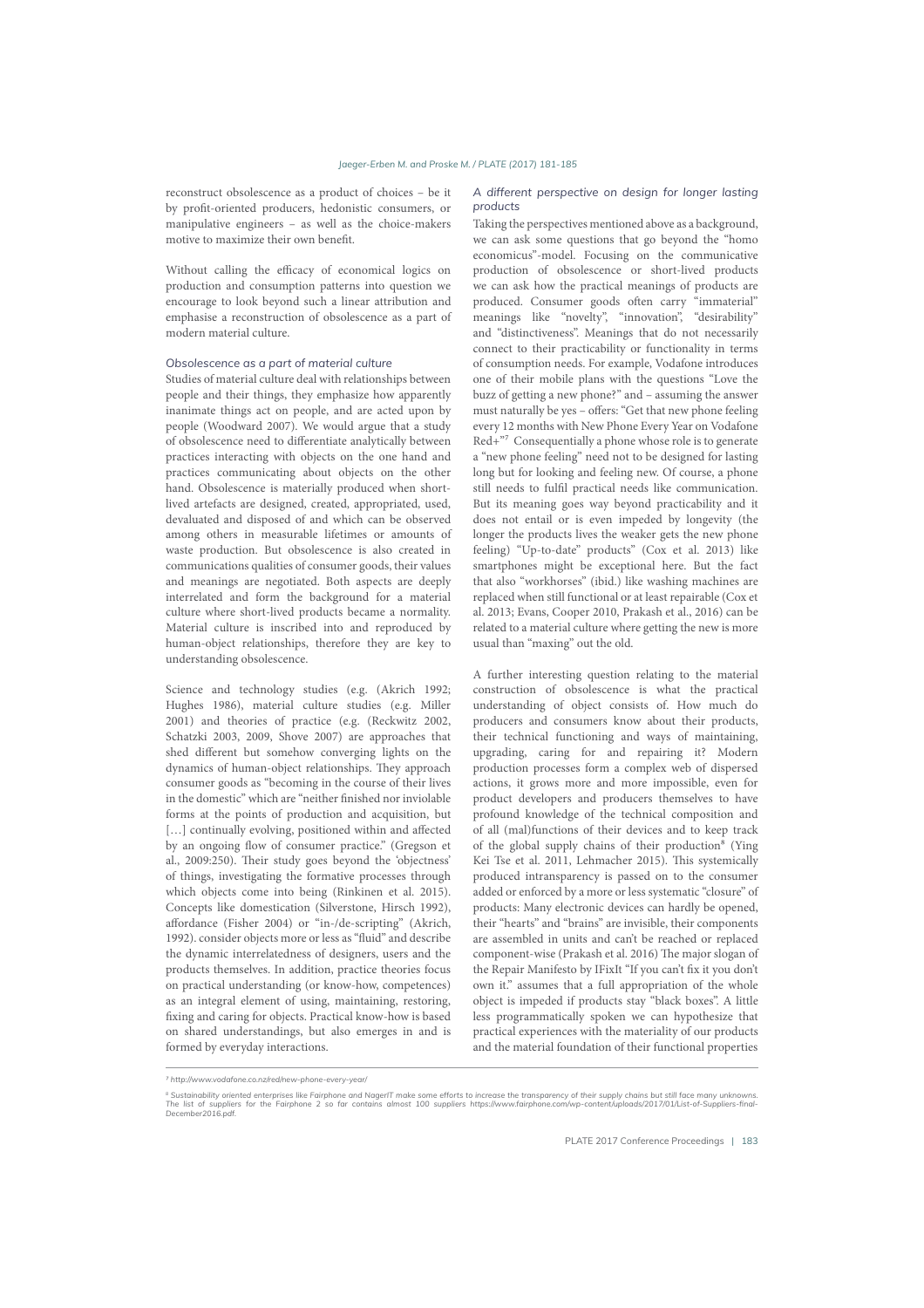### *k.+7+,LS,N+/)RB)./;)m,3@n+)RB)o)mpqFS)WCTUrX)UDULUDK*

are not at the forefront of human-object-relationships. Practical knowledge relates more to make use of products and not so much on how to exploit them "to the max" by practices of maintenance, care, repair, tinkering, up- or recycling. But how can this "material alienation" between humans and objects be bridged?

## **Design scenarios to stimulate longer lasting**  $products$

Several authors have dealt comprehensively with the question of how to increase product lifetimes and serviceable lives by design (most prominently van Nes, Cramer 2006). Our suggestion is to juxtapose concepts like design for reliability and robustness, reparability or upgradability to our present material culture and its inherent human-object relationships that in different ways produce and built upon obsolescence.

Modular design is often named as the solution for longer lasting products. Thereby "modular" itself does neither automatically lead to a longer-living nor a more environmentally friendly product (e.g. if modular only means "more add-ons", see also Schischke et al. 2016). But our suggestion is, that a sensibly introduced design for reparability or modularity, has the potential to transform the human-object relationship and impact material culture. As an example we focus three modularity scenarios and designs for longer lasting smartphones and reflect some research questions concerning practical understandings and human-object-relationships.

In the "Fairphone<sup>9</sup>-Scenario" design concepts build upon the assumption that product lifetime can be increased through repairs. The design is modular to enable the replacement but not the upgrading of components. Even this basic modularity requires higher input material than the usual "compact unit" form which only pays off (from an environmental perspective) if a product is actually used longer and repaired in case of damage. The design of the Fairphone offers different stimuli – like the transparency of physical properties, the invitation "yours to open" and the pre-installed app from IFixIt – that target the user's practical understanding of the product's functioning or at least his or her curiosity. What does it make with users if they can easily look inside their phones, if they are invited and supported to physically "enter" into their devices? Based on our previous reflections we can hypothesize that the affordances in this scenario to get to know the object and to repair if needed enlarges the scope of practical understandings and create a new meaning around maxing out the device.

 In addition to reparability the design in the "PuzzlePhone  $10$ -Scenario" seeks to increase the lifetimes by offering a module-wise possibility for upgrades. The phone in this scenario is somehow "future proof" and materially

efficient, since devices can be adjusted to changing needs or new technological developments without having to replace the whole device. At the same time the psychological and financial barriers for an upgrade might be lower and modules might be changed much more often than a whole device would be replaced otherwise (so called rebound-effect). At the same time the device can potentially trigger a more profound reflection of users about their practical needs. The three modules of the PuzzlePhone (brain, spine, heart) scenario represent different functional units which further opens up the "black box" and increases the understanding of how things work together inside of a smartphone. A hypothesis is here that in this scenario a more sufficient consumption can be triggered by both: Getting to know better one's own practical needs as well as how they correspond to different functional modules of the device.

The assumptions and questions in the "Phonebloks $11$ -Scenario" are similar to the previous one but can be pushed a little further. In this case modules are available with a wide range of different functions (screen, cameras, sensors, audio equipment, different kinds of batteries and power chargers, etc.) enabling the creation of a personalized smartphone. Product configuration can be changed constantly which allows the "feeling" of a new device without actually having a new one. From the purchase on this design scenario prompts users to reflect about practical needs, but is flexible enough to react upon changing needs. The possibility of personalization further might deepen the human-object-relationship, users get what they need and no possibly oversized standard package. But also here, rebound-effects are likely and ecological efficiency still needs to be proved. Nevertheless, we can hypothesize that the affordance is high that users realize the complexity and diversity of functions that their small device is offering and might develop a deeper appreciation of it.

The three scenarios correspond to actual cases which are in different phases of realisation: Fairphones do already exist since a while, PuzzlePhone are at least likely to be produced one day, Phonebloks (or Google ARA) are still a fiction. Still, they might represent three possible (maybe also consecutive) steps to bridge materially alienated human-object relationships.

## **Conclusions**

Our paper works with a lot of assumptions that still are somehow sketchy and hypothetical and which are currently further investigated. One of our main observations is that current human-object-relationships in case of modern electronic products are quite ambivalent: Although the relationship is so close that people and electronics almost become hybrids in the course of their everyday practices they live like strangers: A deeper understanding of electronic devices, of their functioning and content as well as their "material needs" in terms of care, maintenance and repair, seems to be inferior and – in view of technological trends towards miniaturisation,

<sup>&</sup>lt;sup>9</sup> www.fairphone.com

<sup>&</sup>lt;sup>10</sup> http://www.puzzlephone.com/

*<sup>11</sup> https://phonebloks.com/, see also the now cancelled effort by Google to push this idea further https://atap.google.com/ara/*

<sup>184 |</sup> PLATE 2017 Conference Proceedings